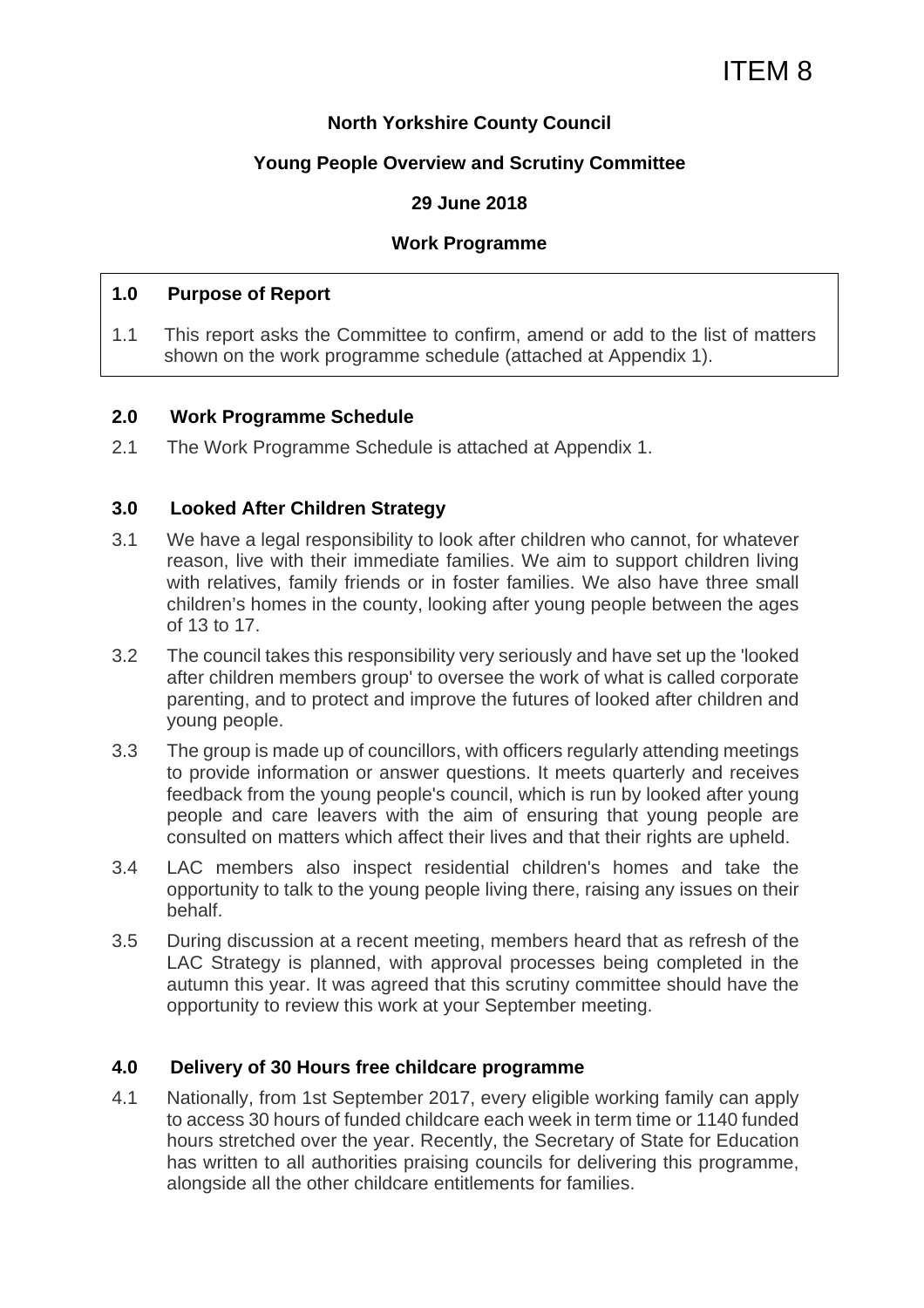- 4.2 The Secretary of State has asked what more can be done to improve 30 hours provision for all families, including parents who have special educational needs and disabilities. Advice is being sought form all authorities about their experiences of the first year of this initiative.
- 4.3 Your Chairman suggests your consider adding this to your work programme for some early scrutiny work in the Autumn.

# **5.0 Healthy Child Programme**

- 5.1 The Healthy Child Programme is a national programme set up by the Department of Health. It is defined as good practice guidance for prevention and early intervention services for children and young people. Responsibility for commissioning these services transferred to the Local Authority along with other Public Health functions in April 2013. The council used that opportunity to pull together strands that had previously been commissioned separately by either the Children and Young People's Service or Public Health.
- 5.2 The 0-19 healthy child programme contract is due to come to an end in 19/20. There is an opportunity to expand the scope beyond the current services and consider aligning improvements or assess the impact with any emerging reshaping opportunities within SEND and Inclusion, Education and Skills and Children and Families that may take place 2018-20.
- 5.3 It is assumed that this committee would want to be part of that conversation. Rather than the issue being referred separately to the two relevant scrutiny committees - Scrutiny of Health and YP Scrutiny Committees – you might prefer to appoint a joint member group, much in the same way as you did for the recent review of childrens mental health services, to hold an informal engagement opportunity sometime in the autumn.

# **6.0 Recommendation**

6.1 The Committee is asked to confirm, comment or add to the areas of work listed in the Work Programme schedule.

DANIEL HARRY SCRUTINY TEAM LEADER County Hall, **Northallerton** 

Author and Presenter of Report: Ray Busby Contact Details: Tel: 01609 532655 E-mail: ray.busby@northyorks.gov.uk

21 June 2018 Background Documents Nil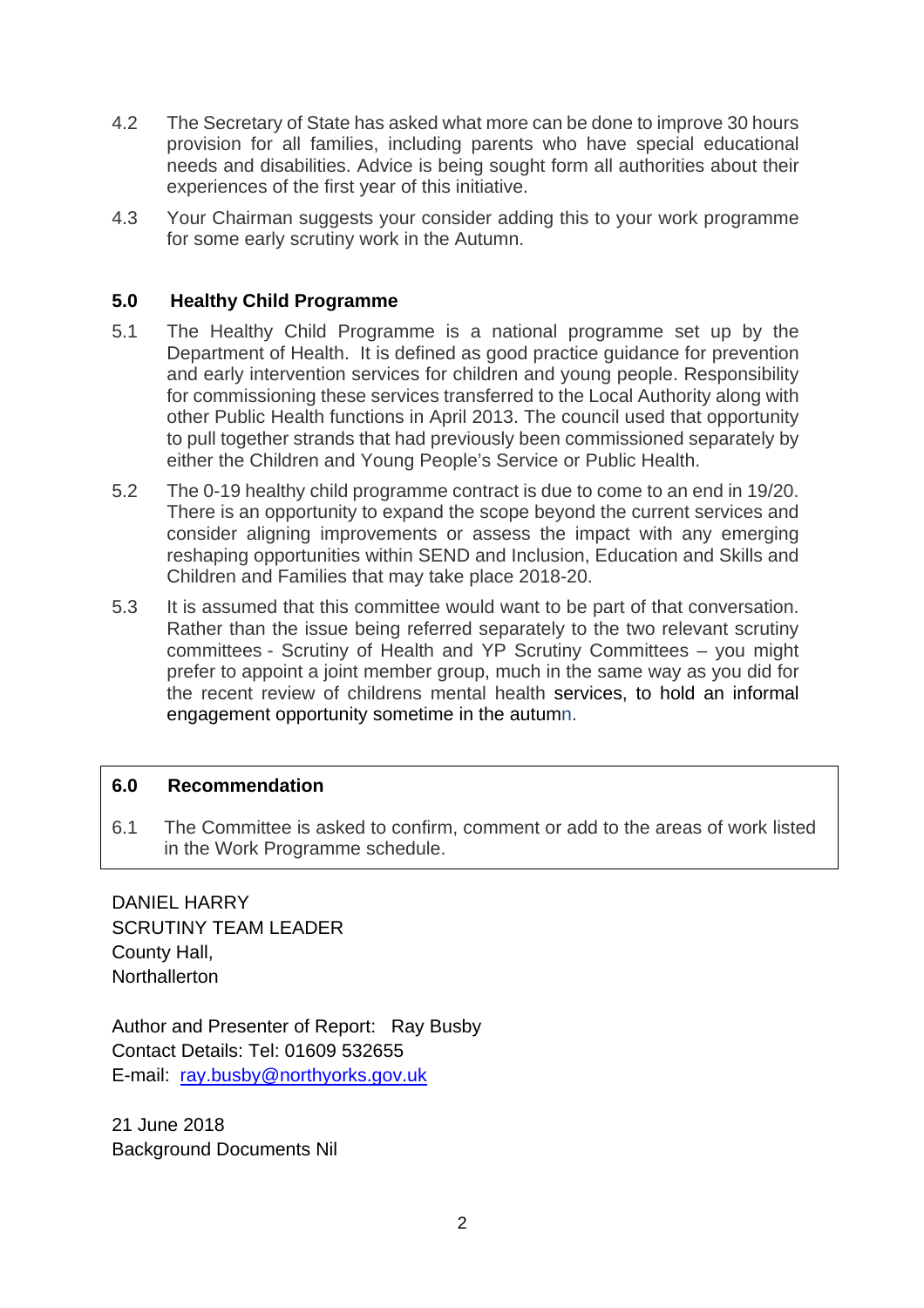# YOUNG PEOPLES OVERVIEW AND SCRUTINY COMMITTEE

# **Scope**

The interests of young people, including education, care and protection and family support.

#### **Meeting Details**

| Friday 7 September 2018 at 10.00am |                                   |                 |
|------------------------------------|-----------------------------------|-----------------|
|                                    | Friday 7 December 2018 at 10.30am |                 |
|                                    | Friday 1 March 2019 at 10.30am    |                 |
|                                    | Friday 1 March 2019 at 10.30am    |                 |
|                                    |                                   | Friday<br>19 Ja |
|                                    | Friday 19 October 2018 at 10.30am |                 |
|                                    | Friday 18 January 2019 at 10.30am |                 |
|                                    | Friday 12 April 2019 at 10.30am   |                 |
|                                    |                                   |                 |

#### **Programme**

| Friday 29 June 2018                                                                           |                                                                                                                                             |                                                                                                              |                           |  |
|-----------------------------------------------------------------------------------------------|---------------------------------------------------------------------------------------------------------------------------------------------|--------------------------------------------------------------------------------------------------------------|---------------------------|--|
|                                                                                               |                                                                                                                                             |                                                                                                              |                           |  |
| <b>Coastal Opportunities</b>                                                                  | <b>Plan and Profiles</b>                                                                                                                    |                                                                                                              | Katharine<br><b>Bruce</b> |  |
| Safeguarding                                                                                  | Chairman of Childrens Safeguarding Board<br>Dialogue about commitment of partners to<br>Safeguarding agenda.                                | Part of a wider consideration of<br>safeguarding. Possible specific<br>focus on Child Sexual<br>Exploitation | <b>Nick Frost</b>         |  |
| <b>Supporting Underperforming</b><br>Schools - especially those in<br><b>Special Measures</b> | How does the authority address its statutory<br>requirements such as: requiring schools to<br>"enter into arrangements", specified support; | How does the authority<br>address its statutory<br>requirements                                              |                           |  |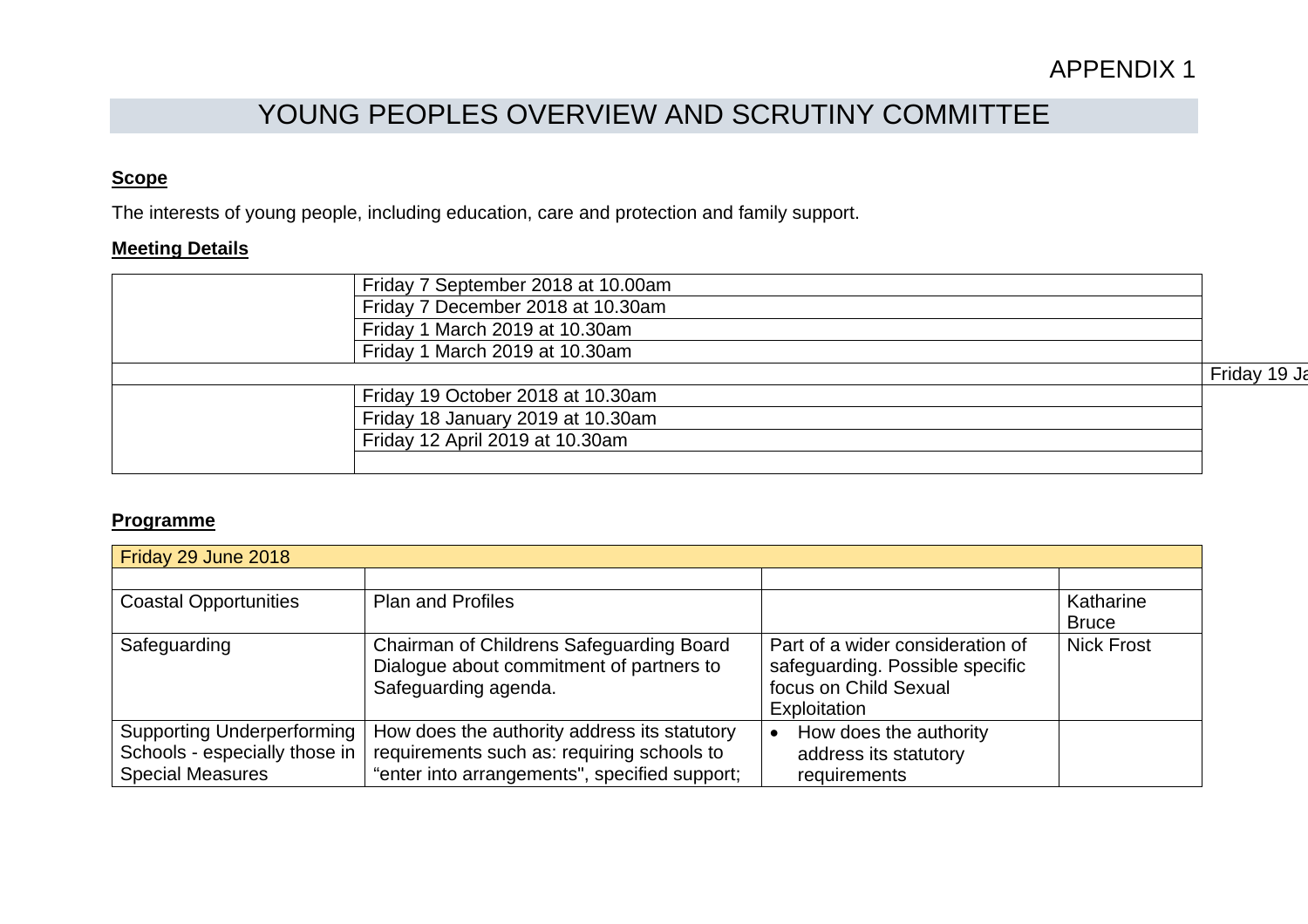|                                                        | appoint additional governors; suspend<br>delegated budget.                                                                 | How does the Regional<br>$\bullet$<br>Schools commissioner act?<br>How does the authority<br>$\bullet$<br>champion excellent<br>performance?<br>How do we/would we work<br>$\bullet$<br>with schools in Special<br><b>Measures</b> |              |
|--------------------------------------------------------|----------------------------------------------------------------------------------------------------------------------------|------------------------------------------------------------------------------------------------------------------------------------------------------------------------------------------------------------------------------------|--------------|
| <b>Early Years Service Across</b><br>North Yorkshire   | Review of Service and challenges                                                                                           |                                                                                                                                                                                                                                    |              |
| Friday 7 September 2018                                |                                                                                                                            |                                                                                                                                                                                                                                    |              |
| Report on progress: Voice,<br>Influence, Participation | Update                                                                                                                     | Possibly involving the Youth<br>Executive                                                                                                                                                                                          |              |
| <b>Small Schools</b>                                   | How the authority continues in its role of<br>championing children and challenge schools<br>no matter their governance     | The action being taken to ensure<br>small schools achieve good<br>educational outcomes                                                                                                                                             |              |
| Roles and Responsibilities<br>of Parent Governors      | The changing role of governors and their<br>responsibilities for performance.                                              | What is the picture regarding<br>effective governance and the<br>extent to which schools are<br>transparent and open about their<br>decision making?                                                                               |              |
| School exclusions -                                    | Prevalence, profile and role of local authority<br>Update on success of proposals and<br>initiatives shared with committee | Probable Introduction at Mid<br>Cycle briefing 1 June 2018                                                                                                                                                                         | Jane le Sage |
| Friday 7 December 2018 at 10.30am                      |                                                                                                                            |                                                                                                                                                                                                                                    |              |
| <b>School Preparedness</b>                             | how pupils and parents are supported when<br>they start school                                                             |                                                                                                                                                                                                                                    |              |
| <b>Elective Home Education</b>                         | where parents or carers of a child decide to<br>educate their child at home instead of<br>sending them to a school.        | Review of approach                                                                                                                                                                                                                 |              |